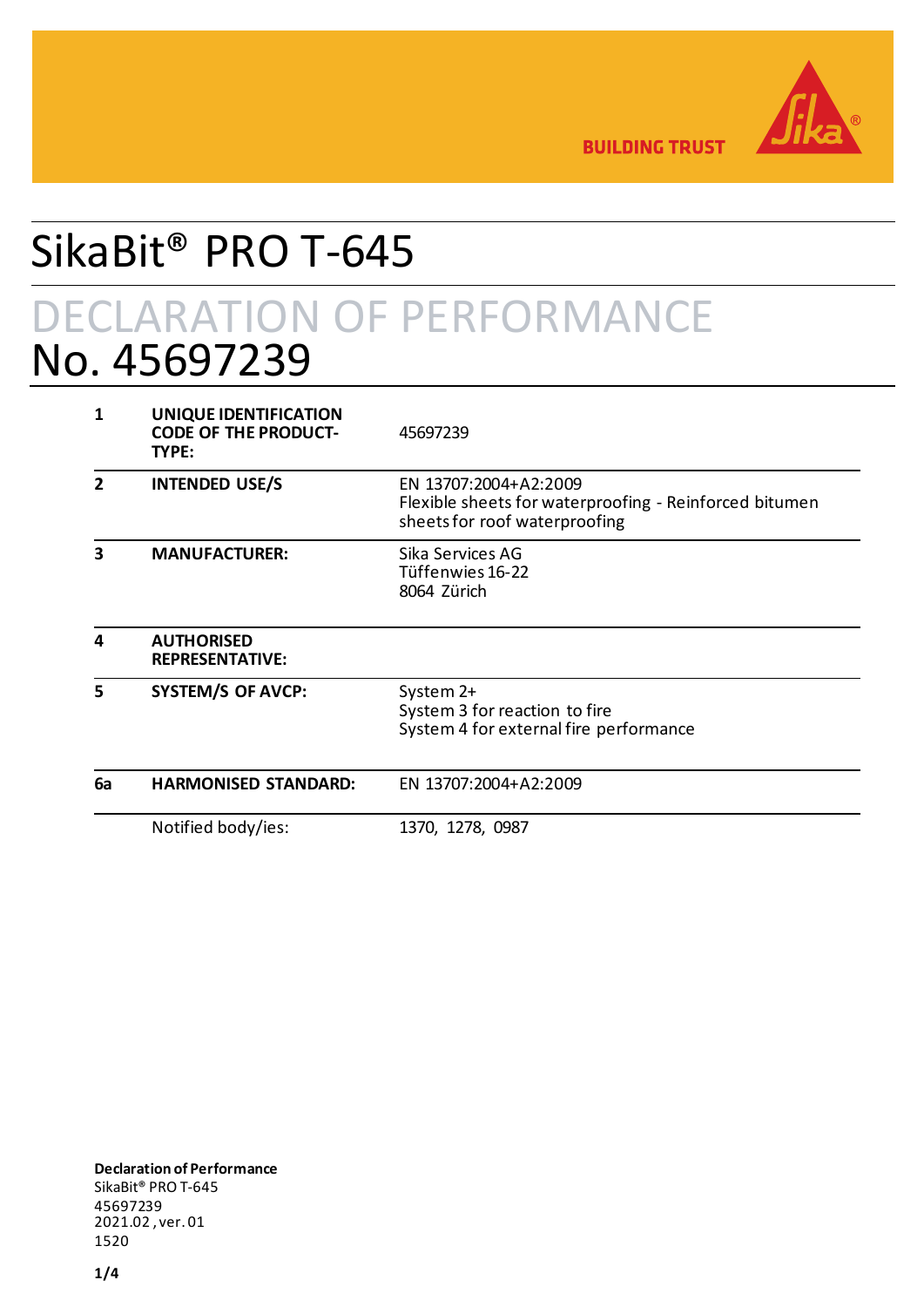#### **7 DECLARED PERFORMANCE/S**

| <b>Essential Characteristics</b>                                                   | Performance                                       | <b>AVCP</b> | <b>Harmonised</b><br><b>Technical</b><br>Specification |
|------------------------------------------------------------------------------------|---------------------------------------------------|-------------|--------------------------------------------------------|
| External fire performance                                                          | Broof(t2)                                         | System 4    |                                                        |
| Reaction to fire                                                                   | Class E                                           | System 3    |                                                        |
| Watertightness                                                                     | $\geq 60$ kPa                                     | System 2+   | <b>EN</b><br>13707:2004+A<br>2:2009                    |
| Tensile properties:<br>maximum tensile force - L/T<br>elongation - L/T             | 875/750N/50mm-20%<br>45 % - 15 % (v.a.)           | System 2+   |                                                        |
| Root resistance                                                                    | <b>NPD</b>                                        | System 2+   |                                                        |
| Resistance to static loading                                                       | $\geq$ 20 kg                                      | System 2+   |                                                        |
| Resistance to impact                                                               | $\geq 1000$ mm                                    | System 2+   |                                                        |
| Tear resistance                                                                    | 285/400N-30%                                      | System 2+   |                                                        |
| Joint strength:<br>Peel adhesion of joints - L/T<br>Shear adhesion of joints - L/T | 150 N/50 mm ± 20 %<br>750/750N/50 mm - 20% or out | System 2+   |                                                        |
| Durability:<br>flexibility at low temperature<br>UV artificial ageing              | <b>NPD</b><br><b>NPD</b>                          | System 2+   |                                                        |
| Pliability                                                                         | $≤$ - 25 °C                                       | System 2+   |                                                        |
| Dangerous substances                                                               | Asbestos and tars free                            | System 2+   |                                                        |
|                                                                                    |                                                   |             |                                                        |

#### **8 APPROPRIATE TECHNICAL DOCUMENTATION AND/OR - SPECIFIC TECHNICAL DOCUMENTATION**

The performance of the product identified above is in conformity with the set of declared performance/s. This declaration of performance is issued, in accordance with Regulation (EU) No 305/2011, under the sole responsibility of the manufacturer identified above.

Signed for and on behalf of the manufacturer by:

Name : Tomasz Gutowski Function: Corporate Standardization and Approvals At Warsaw on 01 February 2021

. .. . . . . . . . . . . . . . . . . . . . . . . . . . . . . .

Name : Tatiana Ageyeva Function: Standardization and Approvals At Warsaw on 01 February 2021

. . . . . .. . . . . . . . . . . . . . . . . . . . . . . . . . .

**BUILDING TRUST** 

End of information as required by Regulation (EU) No 305/2011

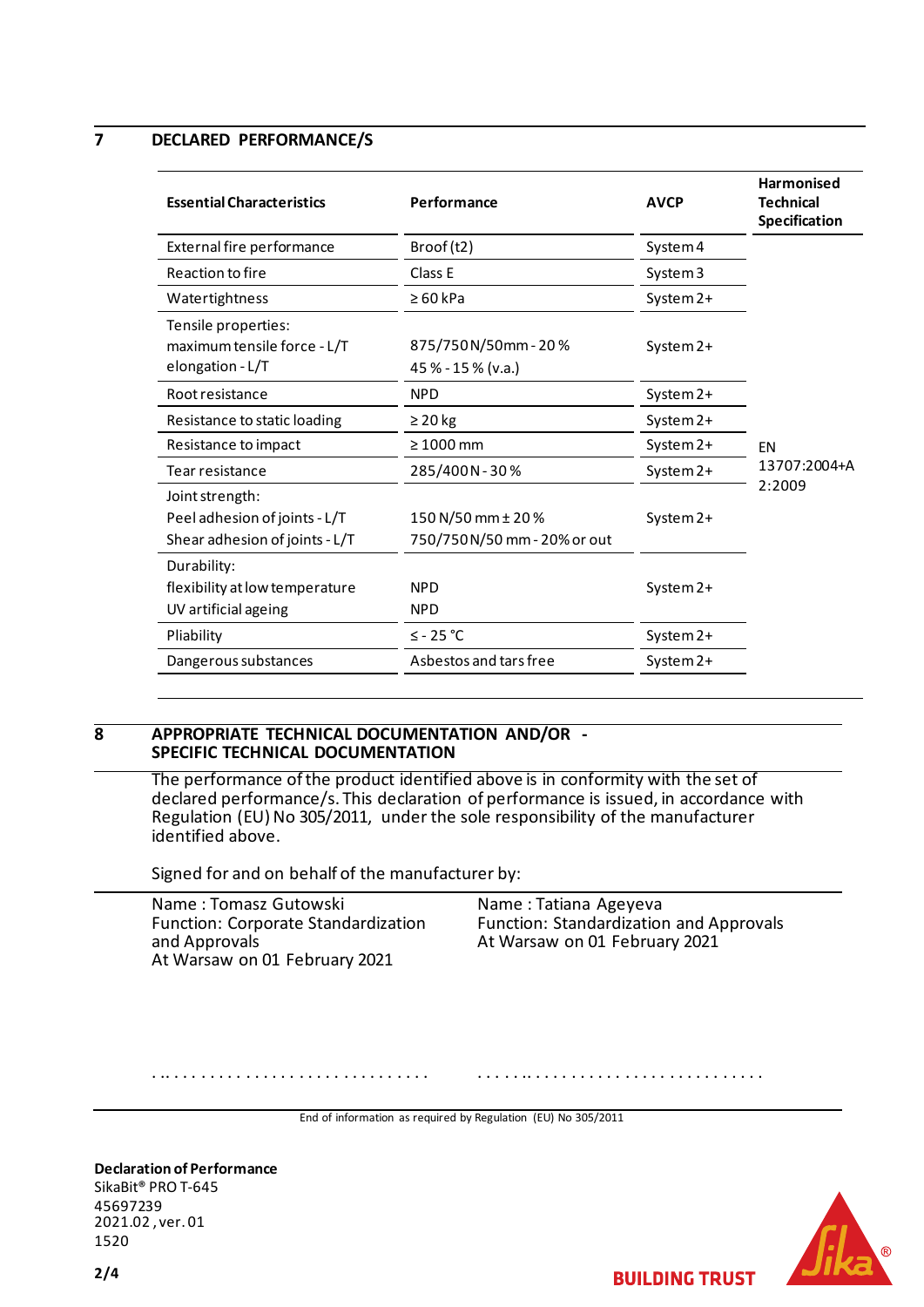# $\epsilon$

Sika Services AG, Zurich, Switzerland

20

45697239

EN 13707:2004+A2:2009

Notified Body 1370, 1278, 0987

Flexible sheets for waterproofing - Reinforced bitumen sheets for roof waterproofing

External fire performance Broof (t2) Reaction to fire **Class E** Watertightness ≥ 60 kPa Tensile properties: maximum tensile force - L/T elongation - L/T Resistance to static loading  $\geq 20$  kg Resistance to impact ≥ 1000 mm Tear resistance 285/400 N - 30 % Joint strength: Peel adhesion of joints - L/T Shear adhesion of joints - L/T Pliability ≤ -25 °C

750/750 N/50 mm - 20% or out Dangerous substances and tars free

150 N/50 mm ± 20 %

875/750 N/50mm - 20 %

45 % - 15 % (v.a.)

**[http://dop.sika.com](http://dop.sika.com/)**

### **ECOLOGY, HEALTH AND SAFETY INFORMATION (REACH)**

This product is an article as defined in article 3 of regulation (EC) No 1907/2006 (REACH). It contains no substances which are intended to be released from the article under normal or reasonably foreseeable conditions of use. A safety data sheet following article 31 of the same regulation is not needed to bring the product to the market, to transport or to use it. For safe use follow the instructions given in the product data sheet. Based on our current knowledge, this product does not contain SVHC (substances of very high concern) as listed in Annex XIV of the REACH regulation or on the candidate list published by the European Chemicals Agency in concentrations above 0,1 % (w/w).

**Declaration of Performance**

SikaBit® PRO T-645 45697239 2021.02 , ver. 01 1520